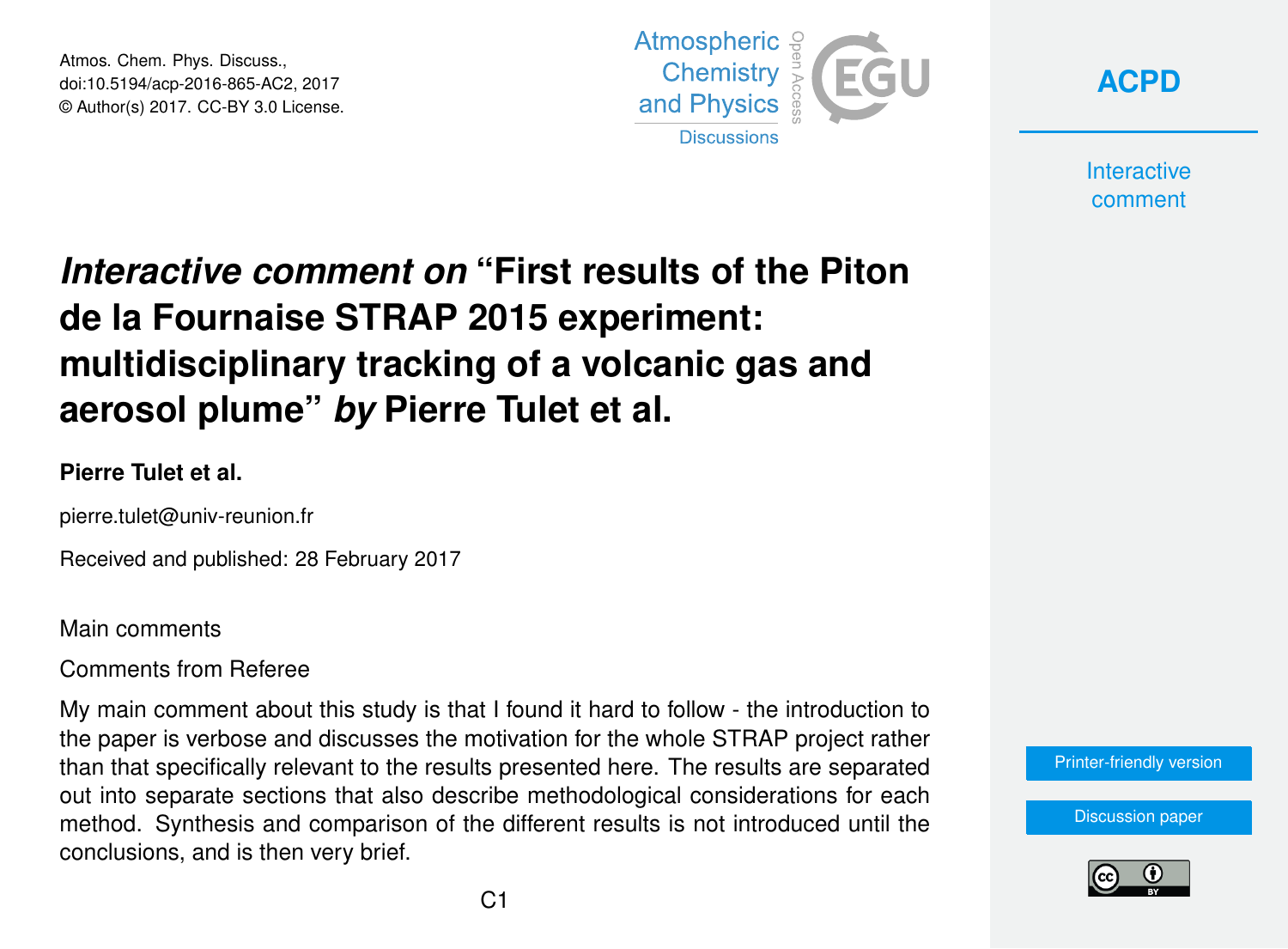On page 17, line 16 (conclusions) the authors write that "The purpose of this article was twofold: (i) to present the methodological approach developed to track plume evolution from source to the distal area, and (ii) to summarize the preliminary observations of gaseous emissions, plume location, height and dispersion and gas-particle conversion" This would be a much clearer structure than the outline followed from page 3 lines 19-32 and currently followed. My suggestion is that the article is restructured on the following basis: 1) The introduction could be shortened and made more relevant to the results presented here, e.g., on page 3 lines 9 -19 are dominated by affiliations of the co-authors and some other information that could be in the acknowledgements; section 3.1 is long and could be condensed into an introduction to the more relevant material in section 2) The methods of the STRAP experiment, for which results are presented in this article, should be outlined in a methods sections. This should include a clear account of the temporal coverage of the observations that are being presented here (e.g., in a table or figure) It would help the article's readability if methods were clearly linked to the stated goal of tracking plume evolution from source to distal area. 3) The results should be described in a separate section and could be subdivided into (1) a presentation of preliminary observations of plume properties with clear reference to figures and (2) a synthesis of measurements relevant to understanding plume evolution. At present some of the results are well represented by figures, while others are described but not shown. 4) Discussion and conclusions should place the new observations made from measurements presented in this paper into context of past studies at Piton de la Fournaise and other volcanoes.

Author's response and general changes in manuscript

We agree that the paper will benefit with a re-organisation by separating the methods, results and discussions. It has been done taking into account the recommendations of both reviewers 2 and 3. Now the paper is constructed as follow:

1 - Introduction The introduction has been shortened.

# **[ACPD](http://www.atmos-chem-phys-discuss.net/)**

**Interactive** comment

[Printer-friendly version](http://www.atmos-chem-phys-discuss.net/acp-2016-865/acp-2016-865-AC2-print.pdf)

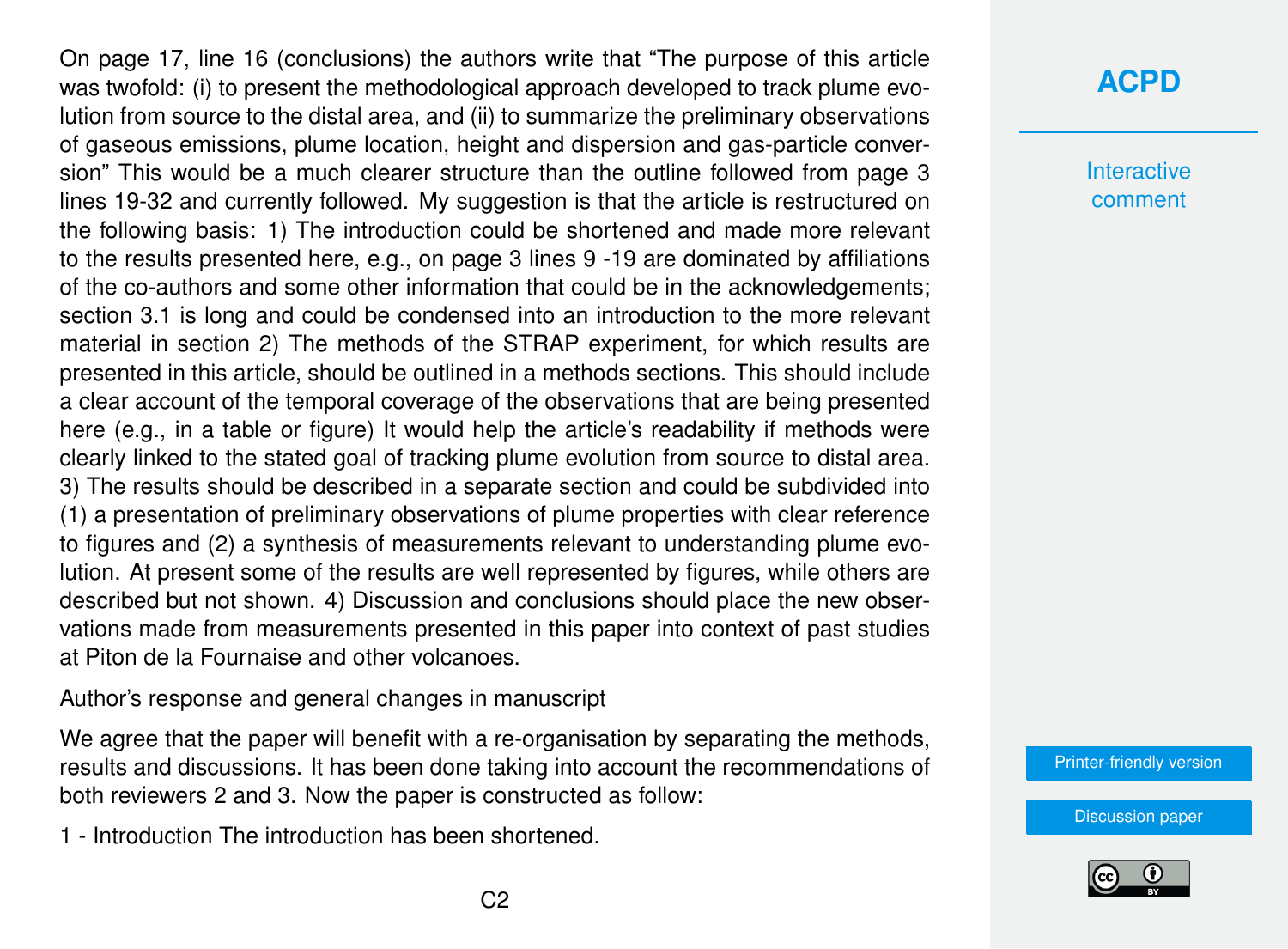2 - Description of the 2015 STRAP campaign on Piton de la Fournaise: We though that it is important to give in this section information about Reunion Island (meteorology conditions and topography), the geological context of Piton de la Fournaise, and to summarized the 4 eruptions of the STRAP campaign. The section 3.1 of the previous version has been condensed.

3 – Methods, models and measurements We have introduced a subsection named "Campaign management" to summarize the section 2.2 and to point out the location of the main sites of observations. We agree that most of the affiliations of 2.2 are not necessary in the text; they have been deleted and put in the acknowledgements. A subsection "Flexpart modelling" corresponding to section 4.1. A subsection named "Measurements near the plume source": this part integrates the description of the methods and instrumentation, previously introduced in section 5. A subsection "Measurements of the physical and chemical properties of the plume" which contains the technical elements and measurement methods introduced in the previous sections 6, 7 and 8.

4 - Preliminary results The results have been separated into three subsections of results and figures descriptions. "Simulation of the regional distribution in 2015": this part corresponds to section 4.2 "Plume geometry and gas emissions at the volcanic vent": this part corresponds to section 5 excluding the technical elements introduced in the new section 3. "Examples of volcanic plume distribution and chemical properties": this part groups the results of distal plume measurements at (sections 6, 7 and 8 of the previous version).

5- Discussion This new section has been purposed by both reviewer 2 and 3. This section contains the discussion of results previously introduced in the conclusion.

6 – Conclusion The conclusion has been modified and place the new observations made from measurements presented in this paper into the context of past studies at Piton de la Fournaise and other volcanoes.

# **[ACPD](http://www.atmos-chem-phys-discuss.net/)**

**Interactive** comment

[Printer-friendly version](http://www.atmos-chem-phys-discuss.net/acp-2016-865/acp-2016-865-AC2-print.pdf)

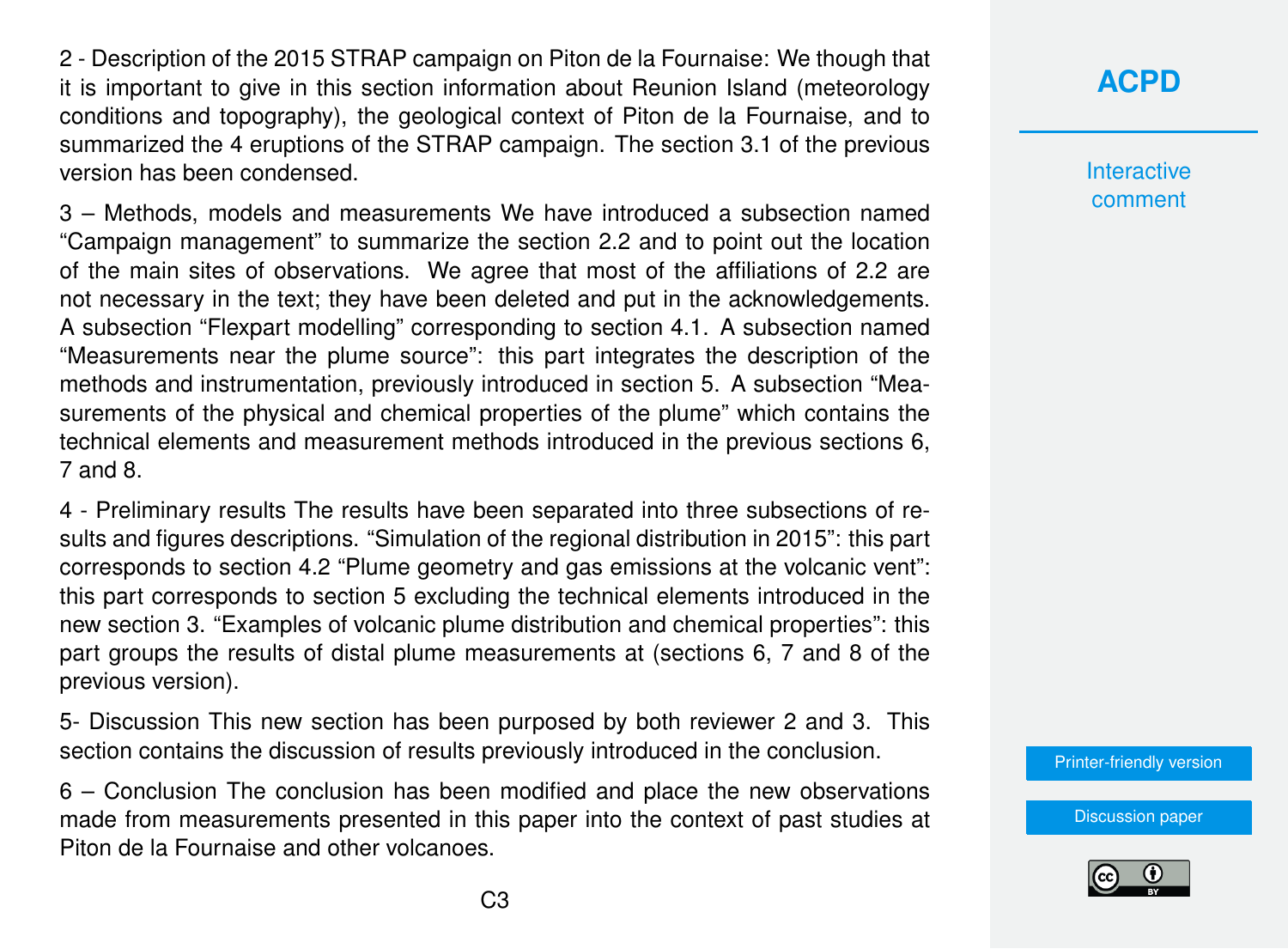Line by line comments:

Comments from Referee

Abstract: line 5 – do measurements span 85 days in total? Does this include gaps in activity?

### Author's response

The STRAP campaign was conducted during all of the year 2015. 85 days represents the number of days of eruptive activity of the volcano and thus corresponds to the number of days of plume observations. We added  $\hat{A}$ n in the whole 2015  $\hat{A}$ ż in line 2 to be clearer and emphasize that the STRAP campaign occurred during the entire year of 2015.

Author's changes in manuscript

"The STRAP (Synergie Transdisciplinaire pour Répondre aux Aléas liés aux Panaches volcaniques) campaign was conducted in 2015..." by "The STRAP (Synergie Transdisciplinaire pour Répondre aux Aléas liés aux Panaches volcaniques) campaign was conducted during the entire year of 2015..."

### Comments from Referee

Abstract Line 11 – 'a particular emphasis is placed on...' this is an ambiguous phrase. Do you mean that this is a particularly interesting result?

### Author's response

Yes, we wanted to emphasize this result. The sentence has been simplified to be less ambiguous. Author's changes in manuscript "A particular emphasis is placed on the gas-particle conversion with several cases of strong nucleation of sulphuric acid observed within the plume and at the distal site of the Maïdo observatory." by "Several cases of strong nucleation of sulphuric acid have been observed within the plume and at the distal site of the Maïdo observatory."

# **[ACPD](http://www.atmos-chem-phys-discuss.net/)**

**Interactive** comment

[Printer-friendly version](http://www.atmos-chem-phys-discuss.net/acp-2016-865/acp-2016-865-AC2-print.pdf)

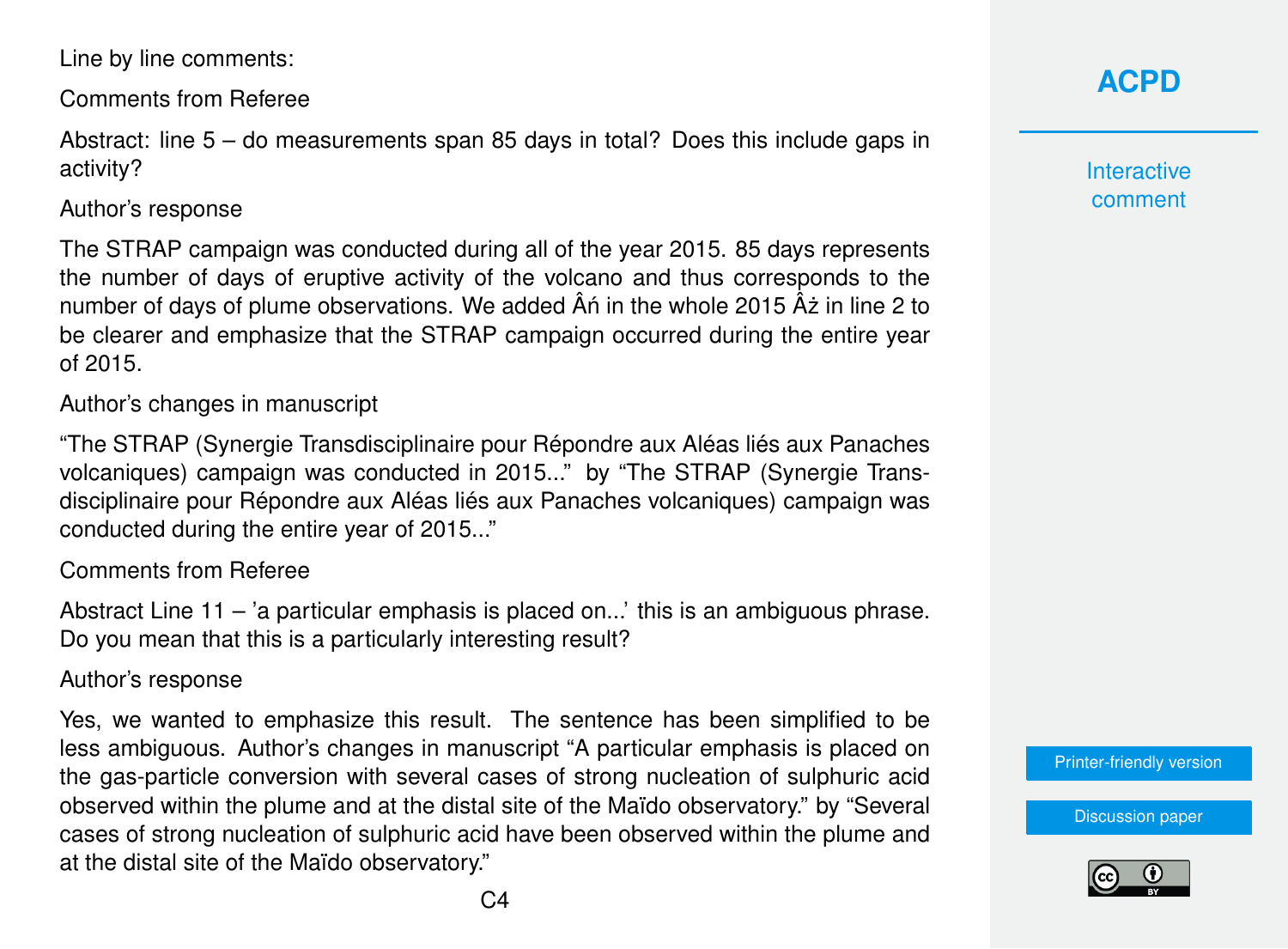## Comments from Referee

Abstract: How do the SO2, CO2 & H2O levels compare to past measurements/periods of activity. What are the implications for plume interaction with the atmosphere? Are there implications for understanding the development of the eruption (e.g., from increase in SO2 at end of phase referred to later?)

#### Author's response

The PdF emission are negligible outside eruptive period (see review of Di Muro et al., 2016). So the concentration level of volcanic pollutant (gas and aerosols) are several times lower than during the eruptions. Author's changes in manuscript We added "During the last decades, the degassing of Piton de la Fournaise was negligible outside the eruption periods." in section "Geological context of Piton de la Fournaise".

#### Comments from Referee

I understand from Section 3.2 that observations from 20th June 2014 to October 2015 are presented in the paper, but from the Figures (Especially 12 and 13) it looks like data were only acquired in 2015 ( the abstract refers to 85 days of measurements and from page 3 line 28 (and figures) it sounds like only the climatology for two eruptions is described). Overall I found it difficult to get my head around the differences in temporal coverage of all the different measurement types – I suggest that the authors include a table, or perhaps a figure, to compare the duration and temporal coverage of each type of observation.

#### Author's response

You are right, the section 3.2 is confusing by including a part of 2014 in the STRAP period. It has been corrected in the new version. As explain above, the STRAP campaign only occurred during the year 2015. However, the OVPF managed continuously all eruptions of the Piton de la Fournaise.

We did not find the way to summarize all the observations on one figure due to the

**[ACPD](http://www.atmos-chem-phys-discuss.net/)**

**Interactive** comment

[Printer-friendly version](http://www.atmos-chem-phys-discuss.net/acp-2016-865/acp-2016-865-AC2-print.pdf)

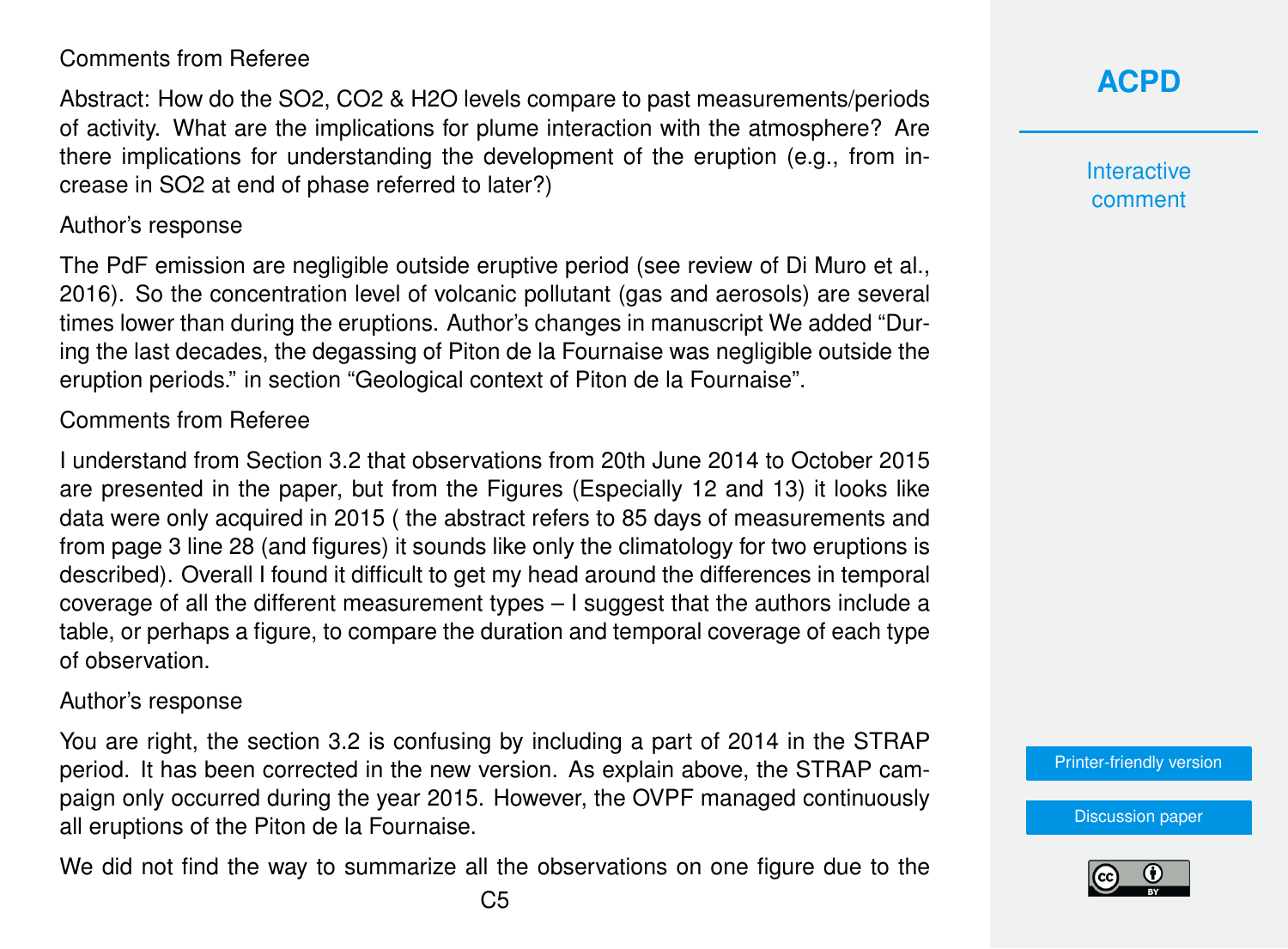disparity of measurements types and their duration. We have chosen to introduce four tables (two in the main text table 1 and table 2 and two in the appendix table A1 and table A2), and one figure for the Maido observatory (permanent observation).

Comments from Referee

Page 2 line 7-8. Use of 'on one side', 'on the other side' is confusing – these are not opposing ideas? Author's response Thanks, it has been corrected.

Author's changes in manuscript

The new sentences are: " Improving our ability to quantify and model the genesis, dispersion and impact of a volcanic plume is thus a key challenge for scientists and societal stakeholders. Furthermore, mitigation of volcanic crisis relies on efficient, and effective, communication and interaction between multidisciplinary scientific actors in geology, physics, chemistry, and remote sensing."

Comments from Referee

Page 2 line 18. Please add reference for impossibility of obtaining source parameters at Eyja? Author's response It has been done: the reference of Ripepe et al., 2013 is added.

Comments from Referee

Page 2 line 31: 'an objective' - is this the particular aim of this work? The following sentence refers to real-time measurement, which I think is not necessary for these goals.

Author's response

This is true, "Real-Time" has been deleted.

Comments from Referee

page 3, line 5: I don't think this is true. The Boulon 2011 paper does not include mea-

**[ACPD](http://www.atmos-chem-phys-discuss.net/)**

**Interactive** comment

[Printer-friendly version](http://www.atmos-chem-phys-discuss.net/acp-2016-865/acp-2016-865-AC2-print.pdf)

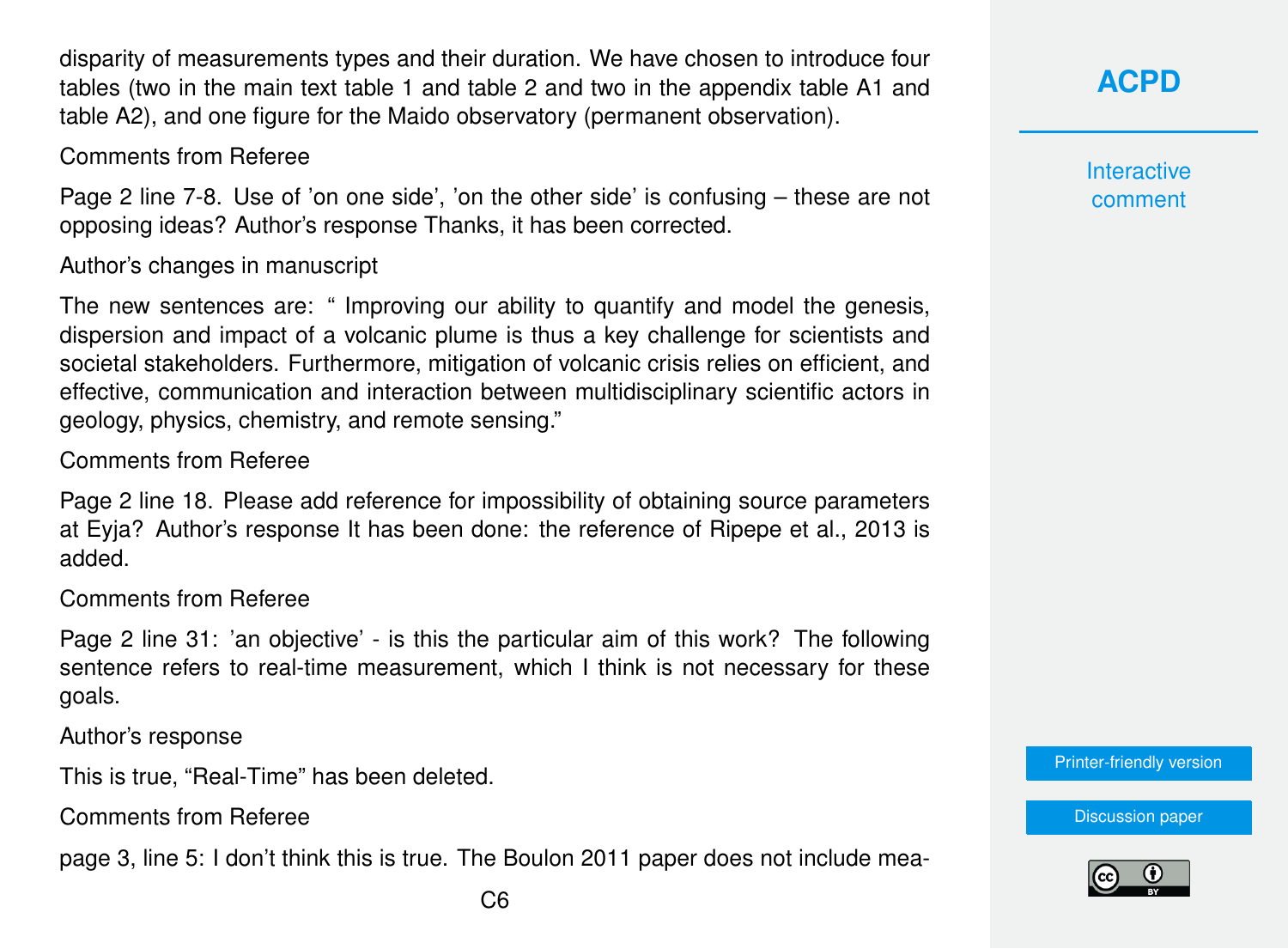surements made within a volcanic plume. And there are certainly other earlier studies that present measurements of aerosol within volcanic plumes (e.g., Mather et al., 2004; Rose et al., 2006; Martin et al., 2008). Although it provides no information about nucleation mechanism Ebmeier et al., 2014 also shows that there is elevated aerosol and depressed cloud droplet size downwind of PdlF in satellite retrievals averaged over a decade (and a greater effect for periods of eruption). It would be interesting to know how these course observations compare to your much more detailed multi-sensor measurements.

#### Author's response

The observation of the reviewer is valid. There is an error in the reference of Boulon et al., 2011. Boulon Julien, Karine Sellegri, Maxime Hervo and Paolo Laj, Observations of nucleation of new particles in a volcanic plumeÂăÂz, PNAS, July 11, doi: 10.1073/pnas.1104923108, 2011 To our knowledge, the paper is the first where measurement of ultra-fine particles (sub 5 nm, which characterize the gas-particles nucleation process) have been made within a volcanic plume. However these measurements have been made far from the volcanic vent (in France on a plume from Island). Here we probably present the first observation of ultra-fine particles observed at few km of the vent (AIS instrument). The concentration are thus much higher in our study thus adding a new perspective to the work of Boulon et al., 2011. The reference has been corrected in the new version of the article.

We also added the reference of Ebmeier et al., 2014 in the introduction (thanks for this interesting paper). There were no cloud droplet measurement during the STRAP campaign. So it is not possible to compare our results with the study of Ebmeier et al. at this stage. However, cloud resolving models (MesoNH, see Durand et al., 2014, jgr) will be applied in some of the case studies of the STRAP period. One focus will be on evaluating the aerosol activation (small cloud droplet formation) downwind of the Piton de la Fournaise vent. We hope to simulate the same process of cloud formation associated with a volcanic plume composed by high number of CCN. This new study

**[ACPD](http://www.atmos-chem-phys-discuss.net/)**

**Interactive** comment

[Printer-friendly version](http://www.atmos-chem-phys-discuss.net/acp-2016-865/acp-2016-865-AC2-print.pdf)

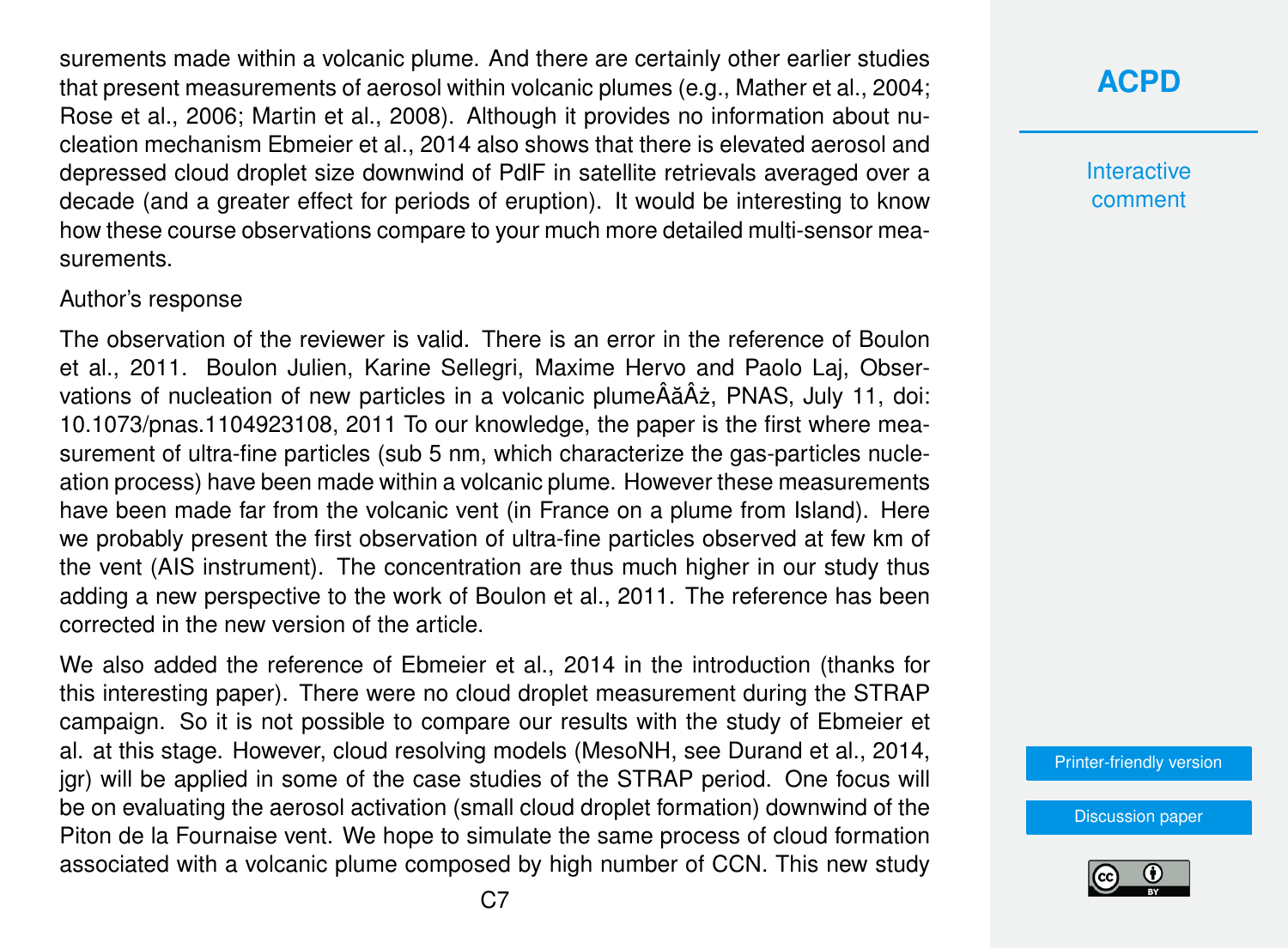could then be compared to satellites observations of Ebmeier et al., 2014.

The references to the papers of Mather et al., 2005; Rose et al., 2006, and Martin et al., 2008 have been added to Robock, 2000.

Comments from Referee

Page 4, line 2: 'unique and craggy' is uninformative, 'benefits from a tropical climate softened by the breezes of the Indian Ocean' is also rather informal in style.

Author's response

You are right about the rather vague meaning of the terms "unique" and "softened". The term craggy was used to emphasize that the topography of the Island is steep and the local circulation is complex in the valley. The sentences have been modified.

Comments from Referee

```
Section 2.2 title: 'means'=methods?
```
Author's response

We wanted to refer to capabilities in instrumentation. Nevertheless, the word "means" and the title have been removed with the reorganisation of the paper, described above.

Comments from Referee

Page 4 line 19: what kind of imagery? Photographs? Figure 1: Resolution appears to be quite low for the size of Figure.

Author's response

Visible and IR imagery are routinely acquired. The text has been modified accordingly. Figure 1 has been modified: the colours of characters were changed, the resolution was increased.

Comments from Referee

**[ACPD](http://www.atmos-chem-phys-discuss.net/)**

**Interactive** comment

[Printer-friendly version](http://www.atmos-chem-phys-discuss.net/acp-2016-865/acp-2016-865-AC2-print.pdf)



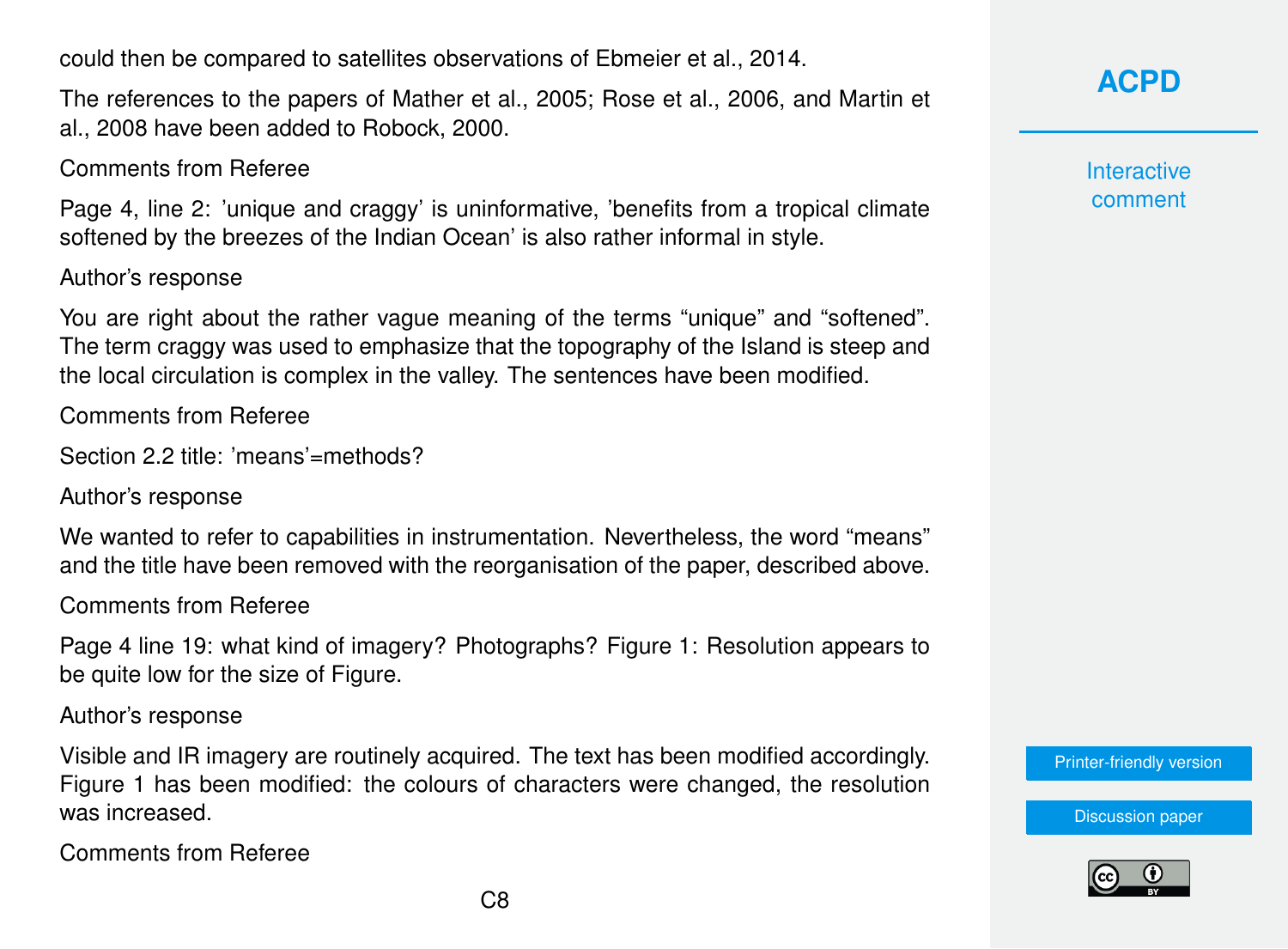Caption: Page 5 line 20 range of dates is surprisingly precise

Author's response

We don't understand this comment. There is no range of dates specified in page 5 line 20.

Comments from Referee

page 10 line 10: I'm not sure that this is an acceleration?

Author's response

The word acceleration is probably not appropriate. In the new version, the word "accelerate" has been changed into "increase".

Comments from Referee

Page 17 line 21 – where are these geometries shown?

Author's response

Fig. 4 summarizes the results of plume height and direction measurements by the NOVAC instruments and ground Meteo-France stations.

Comments from Referee

Page 18 line  $10 \rightarrow$  rugged?

Author's response

Thanks, it has been corrected.

Comments from Referee

Conclusions: Comparison to the previous level of knowledge about the PdlF plume would be useful here – both to place your results in context and help the reader appreciate the level of advance in knowledge offered by such an integrated multi-

# **[ACPD](http://www.atmos-chem-phys-discuss.net/)**

**Interactive** comment

[Printer-friendly version](http://www.atmos-chem-phys-discuss.net/acp-2016-865/acp-2016-865-AC2-print.pdf)